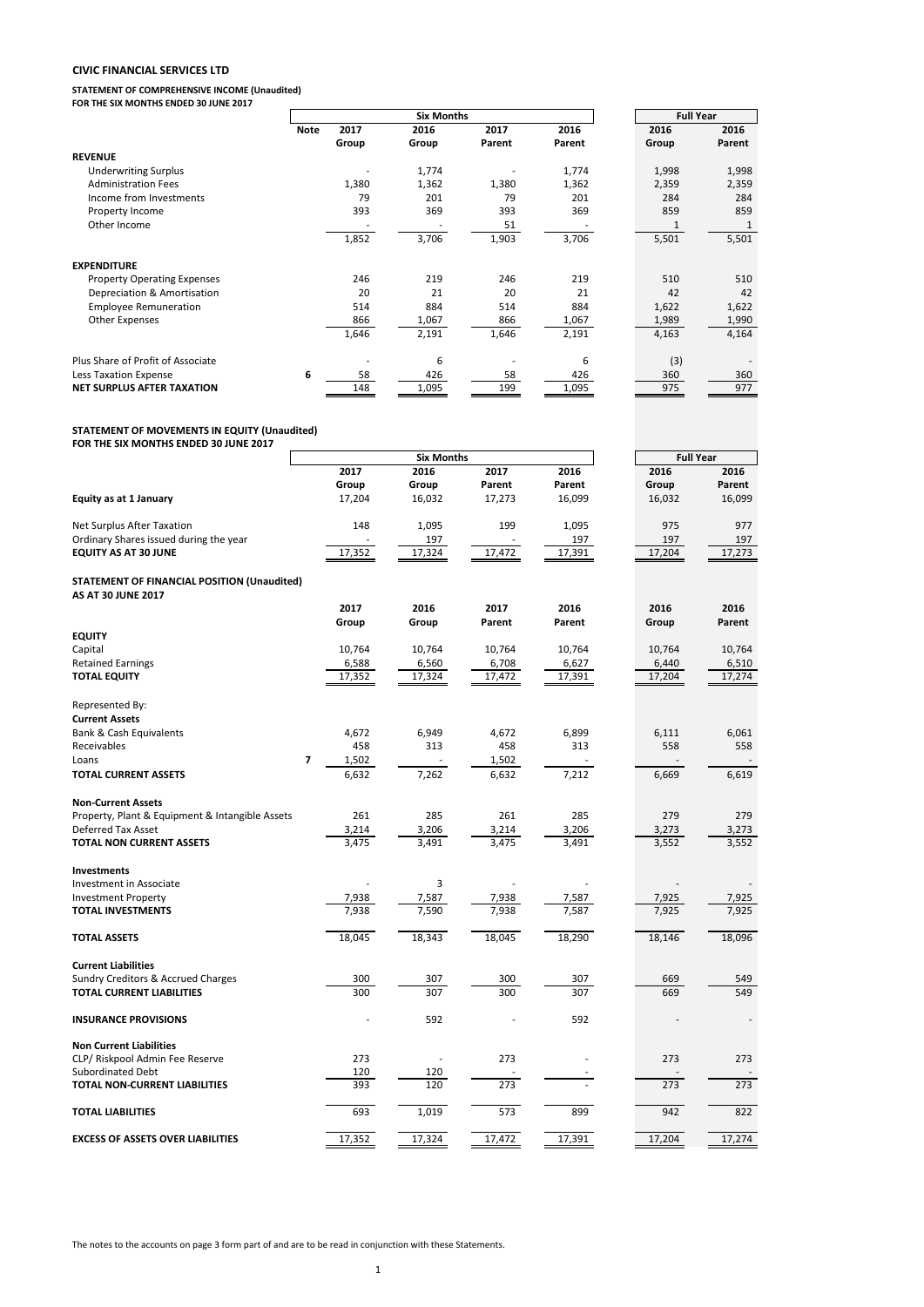# **CIVIC FINANCIAL SERVICES LTD**

**STATEMENT OF CASH FLOWS (Unaudited) FOR THE SIX MONTHS ENDED 30 JUNE 2017**

|                                               | <b>Six Months</b> |          |        |          |        |         | <b>FULL YEAR</b> |  |
|-----------------------------------------------|-------------------|----------|--------|----------|--------|---------|------------------|--|
|                                               | <b>Notes</b>      | 2017     | 2016   | 2017     | 2016   | 2016    | 2016             |  |
|                                               |                   | Group    | Group  | Parent   | Parent | Group   | Parent           |  |
| <b>Cash Flows from Operating Activities</b>   |                   |          |        |          |        |         |                  |  |
| Cash from operating activities:               |                   | 1,831    | 11,297 | 1,880    | 11,297 | 499,754 | 499,754          |  |
| Cash applied to operating activities:         |                   | 1,753    | 4,873  | 1,752    | 4,873  | 493,841 | 493,841          |  |
| <b>Net Cashflow from Operating Activities</b> | 5                 | 78       | 6,424  | 128      | 6,424  | 5,913   | 5,913            |  |
| <b>Cash Flows from Investing Activities</b>   |                   |          |        |          |        |         |                  |  |
| Cash provided from investing activities:      |                   |          | 6      |          | 6      | 8       | 8                |  |
| Cash applied to investing activities:         |                   | 15       | 132    | 15       | 132    | 461     | 461              |  |
| <b>Net Cashflow from Investing Activities</b> |                   | (15)     | (126)  | (15)     | (126)  | (453)   | (453)            |  |
| <b>Cash Flows from Financing Activities</b>   |                   |          |        |          |        |         |                  |  |
| Cash was provided from financing activities:  |                   |          | 197    |          | 197    | 197     | 197              |  |
| Cash applied to financing activities:         |                   | 1,502    |        | 1,502    |        |         |                  |  |
| <b>Net Cashflow from Financing Activities</b> |                   | (1,502)  | 197    | (1,502)  | 197    | 197     | 197              |  |
| Net Decrease in Cash Held                     |                   | (1, 439) | 6,495  | (1, 389) | 6,495  | 5,657   | 5,657            |  |
| Opening Cash Balance as at 1 January          |                   | 6,111    | 454    | 6,061    | 404    | 454     | 404              |  |
| Closing Cash Balance as at 30 June            |                   | 4,672    | 6,949  | 4,672    | 6,899  | 6,111   | 6,061            |  |
| Being:                                        |                   |          |        |          |        |         |                  |  |
| <b>Bank &amp; Cash Equivalents</b>            |                   | 4,672    | 6,949  | 4,672    | 6,899  | 6,111   | 6,061            |  |

The notes to the accounts on page 3 form part of and are to be read in conjunction with this statement.

2